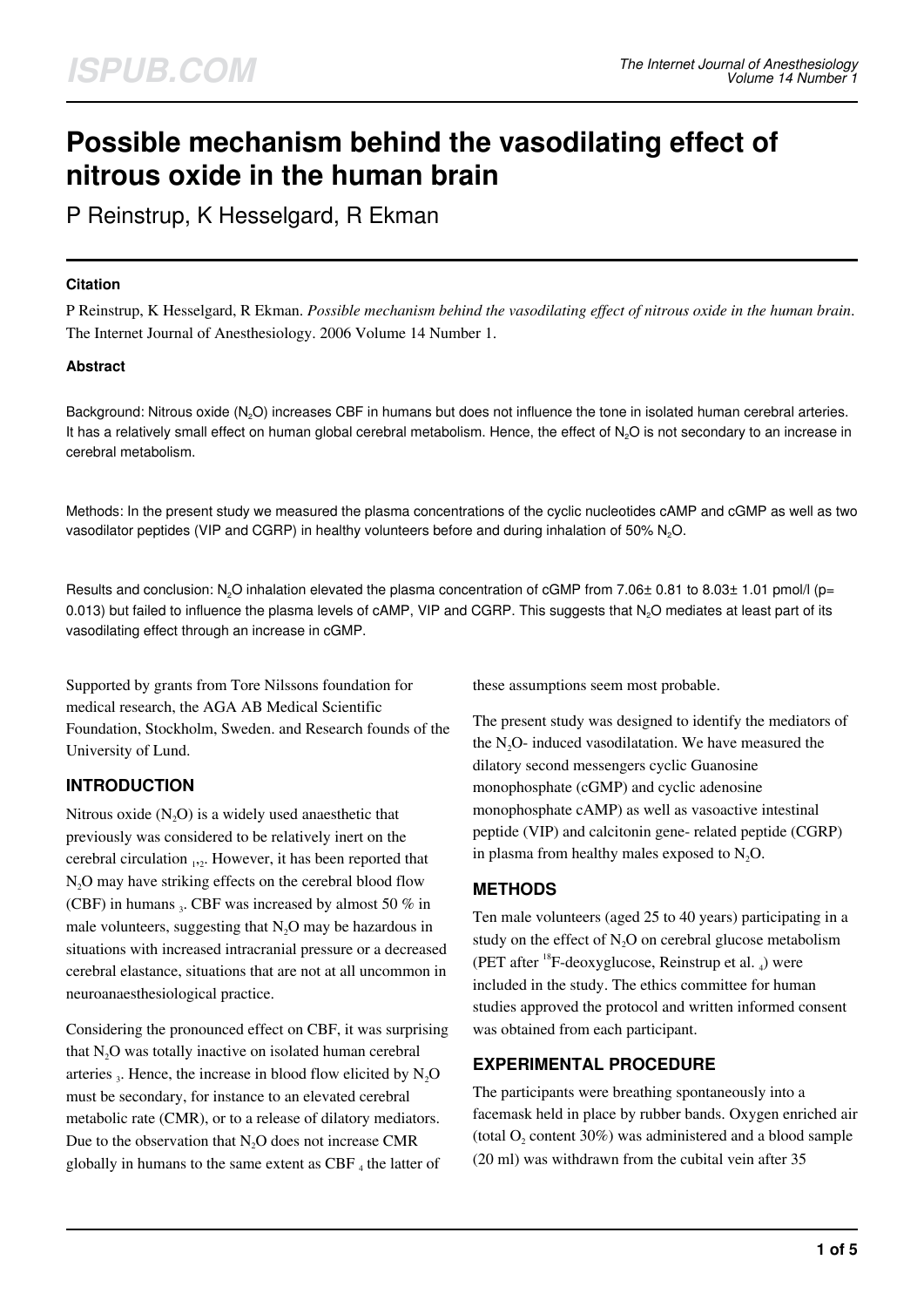minutes. Following this, they were exposed to a gas mixture consisting of 20% N2, 30%  $O_2$  and 50% N<sub>2</sub>O. After 35 minutes of exposure to  $N_2O$  a second blood sample was obtained and the N<sub>2</sub>O administration was then discontinued. Heart rate and blood pressure were regularly checked during the experiment. The quantities of end tidal (Et) carbon dioxide (CO<sub>2</sub>), N<sub>2</sub>O and arterial haemoglobin O<sub>2</sub> saturation were continuously monitored with an Ohmeda 4700 OxiCap (BOC Health Care, Louisville, KY, USA).

# **CHEMICAL ANALYSIS**

Blood samples were collected in EDTA containing test tubes that were immediately immersed in ice-cold water. The samples were rapidly transported to the laboratory, centrifuged at +4° C and 2000G for 10 minutes. The plasma was subsequently allotted in polypropylene tubes that were frozen at -20 $^{\circ}$  C. The frozen samples were kept at -20 $^{\circ}$  C, transported on dry ice and thawed immediately before analysis.

The measurements of cAMP and cGMP were performed with RIA at the Department of Clinical Pharmacology in Lund. After a purification process <sub>5</sub>, the amounts of cAMP and cGMP were quantified using  $^{125}$ I- cAMP and  $^{125}$ I- cGMP (RIA kits from RIANEN, Du Pont Co., Boston, MA).  ${}^{3}H$  $cAMP$  and  ${}^{3}H- cGMP$  were added in order to determine the recovery during the purification process. The mean recovery for cAMP and cGMP were 54% and 56%, respectively.

For the RIA of VIP and CGRP the samples were analysed (Dept of Neurochemistry, Sahlgrenska University Hospital, Mölndal) in serial dilutions optimised to the linear part of the standard curve and corrected for non- specific binding. Immunoreactive CGRP was quantified using a rabbit antiserum in a final dilution of 1: 37,500. This allows measurements of CGRP- like material with a minimum of 10 pmol/l<sub>6</sub>. The interassay variation was  $< 12\%$ . Immunoreactive VIP was determined using a rabbit antiserum at a final dilution of 1: 60,000. The detection limit was 6 pmol/l and the interassay variation was  $< 8.5\%$ ,

# **CALCULATIONS AND STATISTICAL ANALYSIS**

All data from the chemical analyses are presented as molar concentrations. The results are presented as mean values  $\pm$ standard error of the mean (SE). Determinations of statistical difference between paired groups of data were performed with two tailed t- tests, preceded by analysis of variance (ANOVA) if multiple comparisons were performed when indicated.

# **RESULTS**

Physiologic parameters of the two experimental situations are presented in table 1. There were no statistically significant differences between the situations except for a lowering of the EtCO<sub>2</sub>- values during inhalation of N<sub>2</sub>O (table 1).

## **Figure 1**

Table 1: Physiologic values at the time of blood sampling during inhalation of oxygen- enriched air (O) or nitrous oxide (NO). The values are presented as mean  $\hat{A} \pm SE$ , n=10. EtCO= end tidal concentration of CO, SaO= arterial O saturation, MABP= mean arterial blood pressure. NS= non significant

|                      | O <sub>2</sub> | N <sub>2</sub> O | P      |
|----------------------|----------------|------------------|--------|
| $EtCO2 (kPa)$ ,      | $5.0 + 1.0$    | $4.3 + 0.6$      | 0.0082 |
| SaO <sub>2</sub> (%) | $100 + 0.1$    | $100 + 0.2$      | ΝS     |
| MABP (mm Hg)         | $86 + 2$       | $91 + 4$         | ΝS     |
| Heart rate           | $59 + 2$       | $60 + 4$         | ΝS     |

# **CYCLIC NUCLEOTIDES**

Exposure to  $50\%$  N<sub>2</sub>O had no significant effect on the serum levels of cAMP

(table 2). However, we found a significant increase in the levels of cGMP during  $N<sub>2</sub>O$  inhalation (table 2).

### **Figure 2**

Table 2: Concentrations (pmol/l) of cyclic nucleotides (mean  $\pm$  SE, n=10). NS= non significant

|      | O <sub>2</sub> | N <sub>2</sub> O | Р     |
|------|----------------|------------------|-------|
| cAMP | $20.3 + 1.5$   | $24.0 + 3.4$     | ΝS    |
| cGMP | $7.06 + 0.81$  | $8.03 + 1.01$    | 0.013 |

# **PEPTIDES**

The concentrations of both peptides were not infrequently below the detection level, which complicated the interpretation of the data. Measurements on VIP had to be excluded for 3 participants because the concentrations of VIP were below the level of detection during both experimental conditions. The same was the case with CGRP concentrations in 4 subjects. Of the remaining volunteers VIP levels increased in 3, were unchanged in 2 and decreased in the remaining 2 during exposure to  $N<sub>2</sub>O$  (range  $\leq$  5- 7 pmol/l with  $O_2$  and  $\leq$  5- 8 with N<sub>2</sub>O). N<sub>2</sub>O caused the concentrations of CGRP to increase in 3, remain unchanged in 1 and decrease in 2 participants (range <10- 28 pmol/l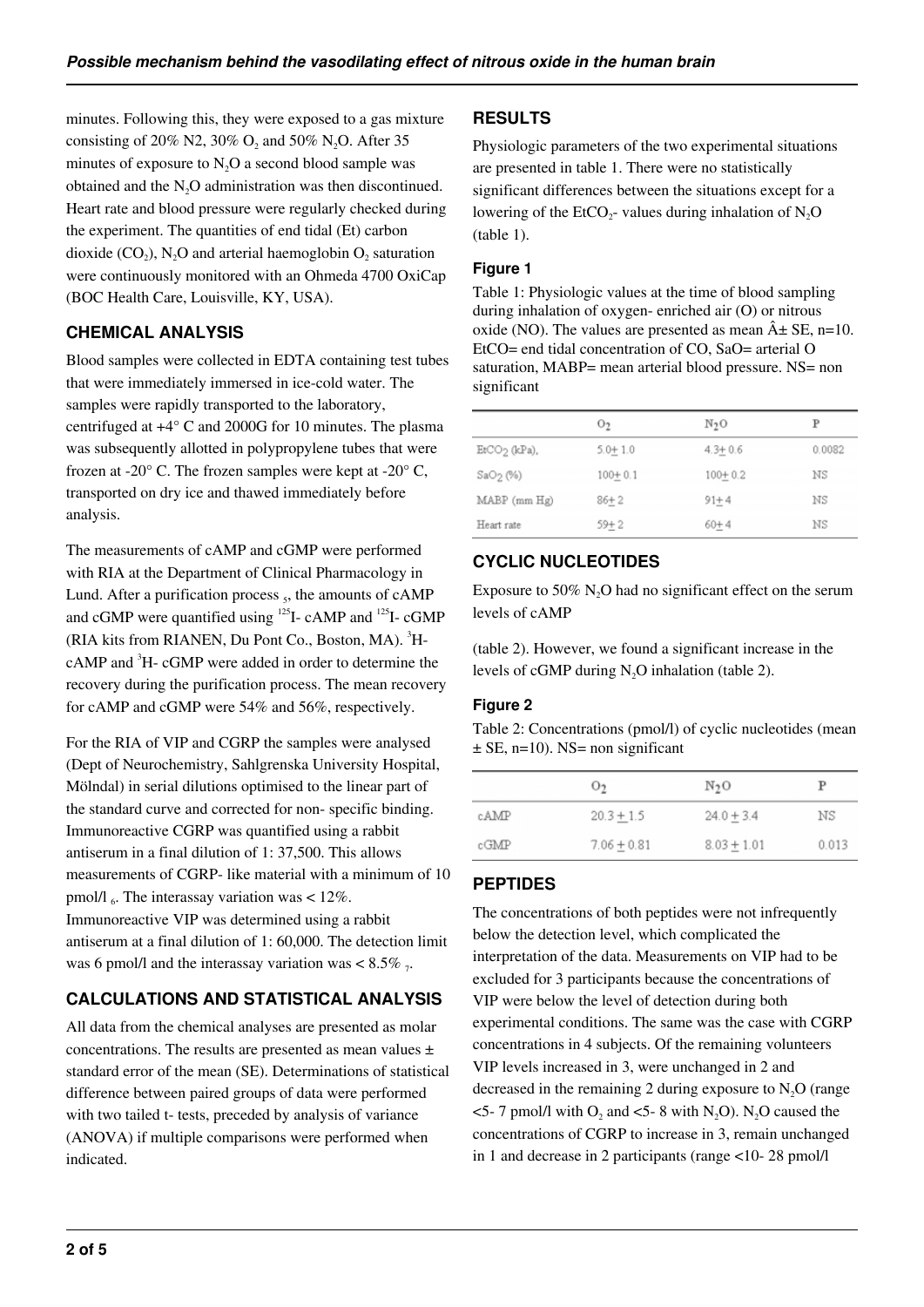with  $O_2$  and <10- 26 with N<sub>2</sub>O). Furthermore, all values were within the limits for normal subjects  $<sub>8</sub>$ . Hence, it can be</sub> concluded that N<sub>2</sub>O influenced the concentrations of neither VIP nor CGRP.

# **DISCUSSION**

In the present study we found that inhalation of 50%  $N_2O$ increased the plasma concentrations of cGMP in humans whereas the levels of cAMP, VIP and CGRP were unchanged. The increase of cGMP was not more than about 14%, but the plasma level only mirrors the intracellular concentration that should be considerably higher.

N<sub>2</sub>O has been shown to augment CBF in humans and also to redistribute the flow towards central and frontal parts of the brain <sub>3</sub>. We have recently observed that this effect on CBF is not correlated to a corresponding quantitative increase in the human brain metabolism  $_4$ , leaving the possibility that  $N_2O$  is a vasodilator. However,  $N_2O$  is inactive in isolated human cerebral arteries 3. Considering this observation, it is not surprising that the production of one of the intracellular second messages mediating vasodilatation is elevated. In fact, one would a priori expect one or another vasodilator to be increased.

The intracellular production of the cyclic nucleotide cGMP is an intermediate step mediating the hyper polarization by nitric oxide (NO) in vascular smooth muscle <sub>9,10,11</sub>. This, in turn, causes the muscle to relax in response to NO. This substance, also known as endothelial relaxing factor (EDRF), mediates the endothelial dependent relaxation to several substances such as acetylcholine and substance  $P_{12}$ . Hence, these substances cause an increase in cGMP levels with NO production as an intermediate step. It has been demonstrated that a metabolic conversion between NO and  $N<sub>2</sub>O$  can take place  $_{13,14}$ , implying that it is not necessarily so that  $N_2O$  stimulates the production of some vasodilator which in turn increases the production of NO. Instead one may speculate that N<sub>2</sub>O can be directly converted into NO in the blood stream or elsewhere in the body. This hypothetical conversion obviously does not take place in the vessel walls since  $N_2O$  does not relax human cerebral arteries in vitro  $_3$ . Therefore, it seems less likely that  $N<sub>2</sub>O$  stimulates the production of substances acting via endothelial release of NO.

Not all dilatory responses are mediated by cGMP. Many endogenous substances, such as dilatory prostaglandins 15 and VIP  $_{16}$  increase the production of cAMP. Presently the levels of cAMP did not rise during inhalation of  $N_2O$ , suggesting that substances acting on adenylate cyclase did not mediate the dilatory effect, the enzyme producing cAMP. This is corroborated by our finding that the plasma concentration of VIP was unaffected by exposure to  $N_2O$ . The implication of the findings with CGRP is less clear than with VIP since the concentrations of CGRP varied considerably between the participating individuals. This may possibly have concealed an effect of  $N_2O$  on the levels of this substance.

Since we have not studied the effect of  $N<sub>2</sub>O$  on all possible vasodilators our findings cannot be taken as a conclusive proof that the effects are mediated entirely by cGMP. Other substances may stimulate guanylyl cyclase, one of them being  $CO<sub>2917</sub>$ . During inhalation of N<sub>2</sub>O the subjects hyperventilated resulting in hypocapnia that could be expected to reduce the cGMP production. This may explain the relatively low augmentation of cGMP- concentrations in the present study. We have previously observed that the increase in CBF during N<sub>2</sub>O inhalation was reduced by half to 22% if the subjects were hyperventilating  $_3$ , making it easier to correlate the effects on CBF and cGMP to each other. Thus, there are several indicators suggesting that it is not unreasonable to postulate that  $N<sub>2</sub>O$  increases the production of cGMP in the human body.

In summary, inhalation of  $N<sub>2</sub>O$  increased the concentrations of cGMP in humans, whereas the concentrations of cAMP, VIP and CGRP seemed to be unaffected. This observation suggests that the increase in CBF during  $N<sub>2</sub>O$  inhalation is at least partly mediated by cGMP.

# **CORRESPONDENCE TO**

Peter Reinstrup, MD, PhD Dept. of Anaesthesiology & Intensive Care University Hospital S 221 85 Lund SWEDEN tel. +46-46-177749 fax. +46-46-171817 peter.reinstrup@med.lu.se

### **References**

1. Smith AL, Wohlman H: Cerebral blood flow and metabolism: Effects of anesthetic drugs and techniques. Anesthesiology 1972; 36: 378- 400 2. Harp JR, Siesjö BK: Effects of anesthesia on cerebral metabolism. A Basis and Practice of Neuroanesthesia. Ed: Gordon E. Amsterdam, Exerpta Medica, 1975, pp 92- 93 3. Reinstrup P, Ryding E, Algotsson L, Berntman L, Uski T: Effects of Nitrous Oxide on Human Regional Cerebral Blood Flow and Isolated Pial Arteries. Anesthesiology 1994; 81: 396- 402

4. Reinstrup P, Ryding E, Olsson T, et al.: Regional cerebral metabolic rate (PET) during inhalation of 50% N2O in humans. Br J Anaesth: In press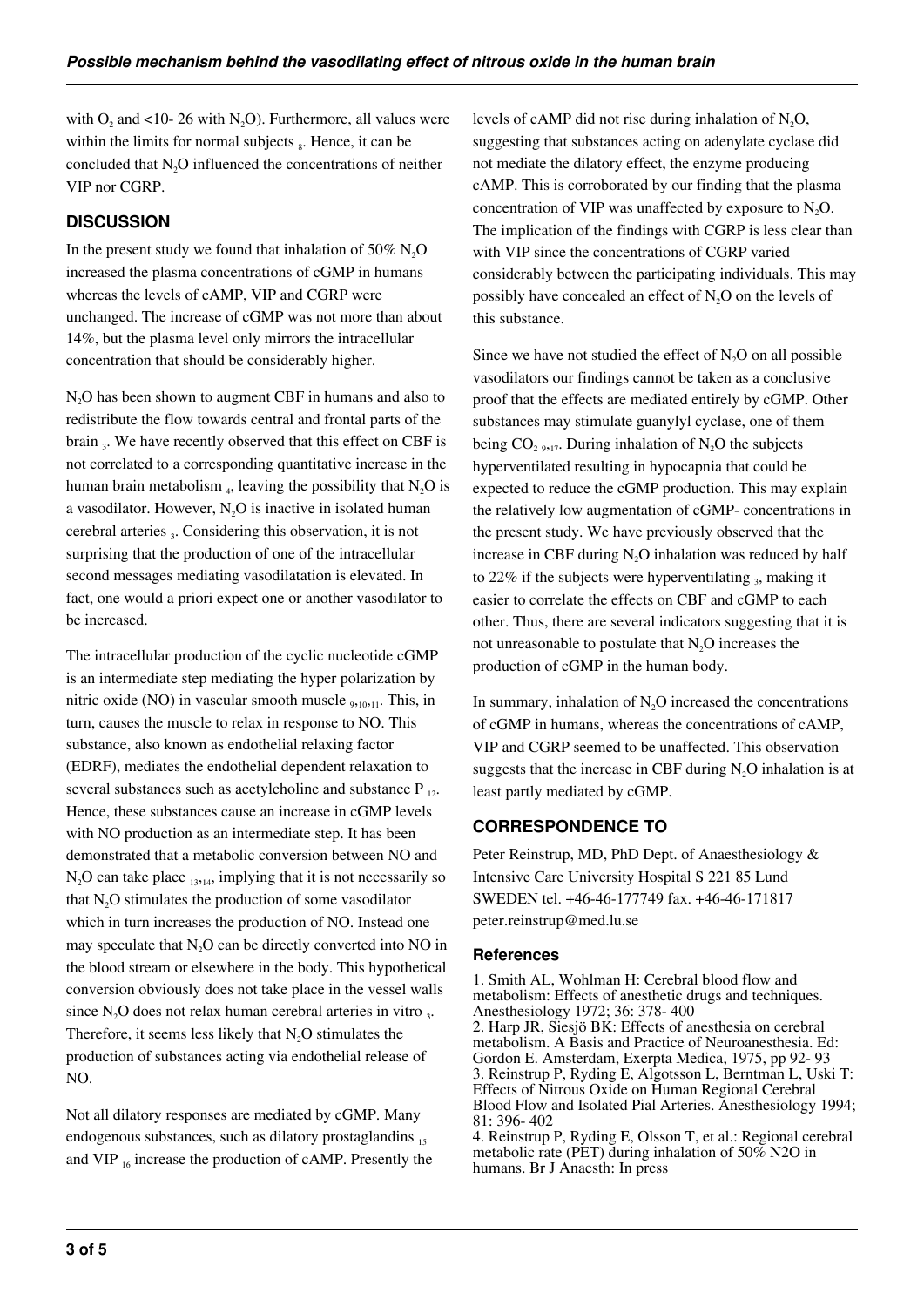5. Bradford MM: A rapid and sensitive method for the quantitation of microgram quantities of protein utilising the principle of protein- dye binding. Analyt. Biochem 1976; 72: 248- 254

6. Grunditz T, Eman R, Håkansson R, Rerup C, Sundler F, Uddman R. Calcitonin gene- related peptide in thyroid nerve fibers and C cells. Effects on thyroid hormone secretion and calcium metabolism. Endocrinology 1986; 119: 2313- 2323

7. Wallengren J, Ekman R, Möller H. Substance P and

vasoactive intestinal polypeptide in bullous and

inflammatory skin disease. Acta Derm. Venerol 1986; 66: 23- 28

8. Stahl MMS, Vaara I, Hedner P, Ekman R. Vasoactive peptides in Bartter's syndrome. Eur. J. Clin. Invest 1993; 23:  $80 - 83$ 

9. Furchgott RF, Jothianandan S: Endothelium- dependent and - independent vasodilation involving cyclic GMP: relaxation induced by nitric oxide, carbon dioxide and light.

Blood Vessels 1991; 28: 52- 61

10. Murphy ME, Brayden JE: Nitric oxide hyperpolarizes rabbit mesenteric arteries via ATP- sensitive potassium channels. J Physiol 1995; 486: 47- 58

11. Moro MA, Russel RJ, Cellek S, et al.: cGMP mediates

the vascular and platelet actions of nitric oxide: confirmation using an inhibitor of the soluble guanylyl cyclase. Proc. Natl. Acad. Sci 1996; 93: 1480- 1485

12. Moncada S, Palmer MJ, Higgs EA: Nitric Oxide: Pathophysiology, and Pharmacology. Pharmacol. Rev 1991; 43: 109- 142

13. Goretski J, Hollocher TC: Trapping of nitric oxide produced during denitrification by extracellular hemoglobin. J. Biol. Chem 1988; 263: 2316- 2323

14. Zafiriou OC, Hanley QS: Nitric oxide and nitrous oxide production and cycling during dissimilatory nirite reduction by psudomonas perfectomarina. J. Biol. Chem 1989; 264: 5694- 5699

15. Thierach K-H, Dinter H, Stock G: Prostaglandins and their receptors: II. Receptor structure and signal

transduction. J. Hypertension 1994; 12: 1- 5

16. Schoeffter P, Stocklet J-C: Effect of vasoactive intestinal polypeptide (VIP) in cyclic AMP level and relaxation in rat isolated aorta. Eur. J. Pharmacol 1985; 109: 275- 279

17. Brüne B, Ullrich V: Inhibition of platelet aggregation by carbon monoxide is mediated by activation of guanylate cyclase. J. Pharmacol. Exp. Ther 1987; 32: 497- 504